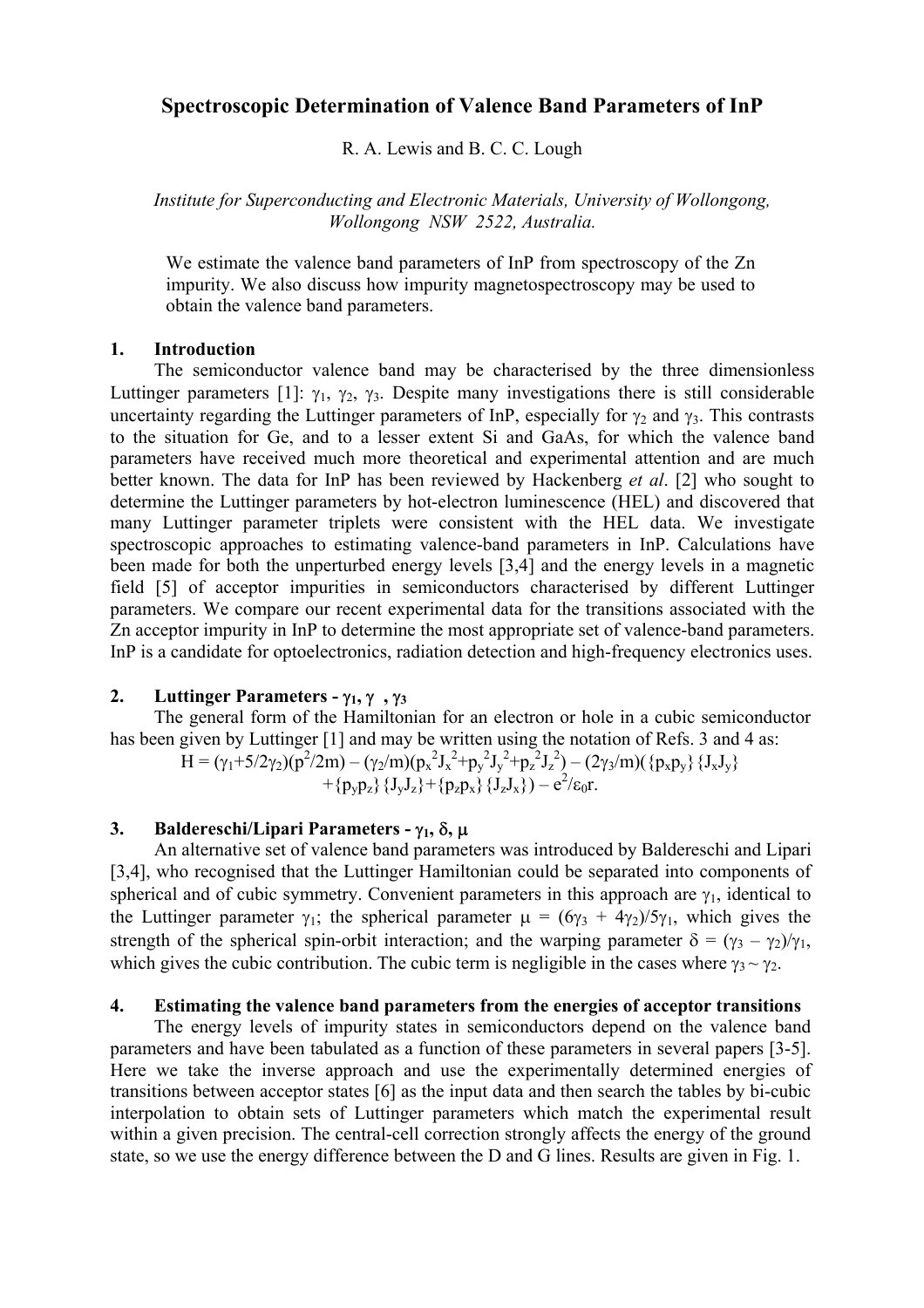

Fig. 1. Volumes in Luttinger parameter space that fit the experimental transition energies E<sub>G</sub>  $= 29.94$  meV and  $E_D = 34.84$  meV of Zn in InP [6] according to the theories of Baldereschi and Lipari [3,4] (left-hand column) and Schmitt *et al.* [5] (right hand column), within 1% (top two rows; colour gradient red,  $0\% \rightarrow$  blue,  $1\%$ ) and within 10% (bottom row; colour gradient dark red,  $0\% \rightarrow$  Green, 10%). The top two rows give different views of the same data. The straight lines in the top two rows indicate the Luttinger parameters reported by previous workers - see Table 1 for the sources and numerical values of these data.